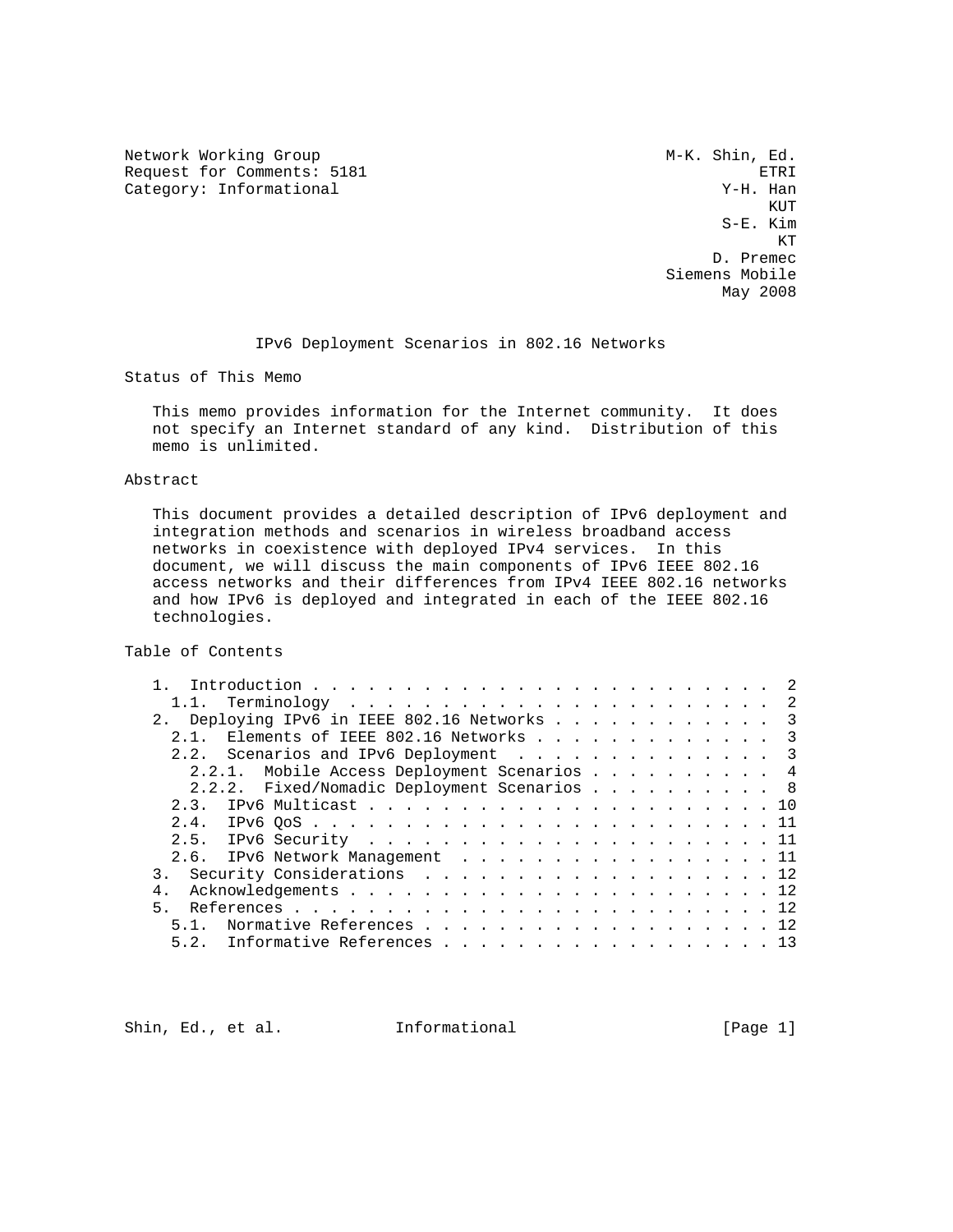# 1. Introduction

 As the deployment of IEEE 802.16 access networks progresses, users will be connected to IPv6 networks. While the IEEE 802.16 standard defines the encapsulation of an IPv4/IPv6 datagram in an IEEE 802.16 Media Access Control (MAC) payload, a complete description of IPv4/ IPv6 operation and deployment is not present. The IEEE 802.16 standards are limited to L1 and L2, so they may be used within any number of IP network architectures and scenarios. In this document, we will discuss the main components of IPv6 IEEE 802.16 access networks and their differences from IPv4 IEEE 802.16 networks and how IPv6 is deployed and integrated in each of the IEEE 802.16 technologies.

 This document extends the work of [RFC4779] and follows the structure and common terminology of that document.

# 1.1. Terminology

 The IEEE 802.16-related terminologies in this document are to be interpreted as described in [RFC5154].

- o Subscriber Station (SS): An end-user equipment that provides connectivity to the 802.16 networks. It can be either fixed/ nomadic or mobile equipment. In a mobile environment, SS represents the Mobile Subscriber Station (MS) introduced in [IEEE802.16e].
- o Base Station (BS): A generalized equipment set providing connectivity, management, and control between the subscriber station and the 802.16 networks.
- o Access Router (AR): An entity that performs an IP routing function to provide IP connectivity for a subscriber station (SS or MS).
- o Connection Identifier (CID): A 16-bit value that identifies a connection to equivalent peers in the 802.16 MAC of the SS(MS) and BS.
- o Ethernet CS (Convergence Sublayer): 802.3/Ethernet CS-specific part of the Packet CS defined in 802.16 STD.
- o IPv6 CS (Convergence Sublayer): IPv6-specific subpart of the Packet CS, Classifier 2 (Packet, IPv6) defined in 802.16 STD.

Shin, Ed., et al. Informational [Page 2]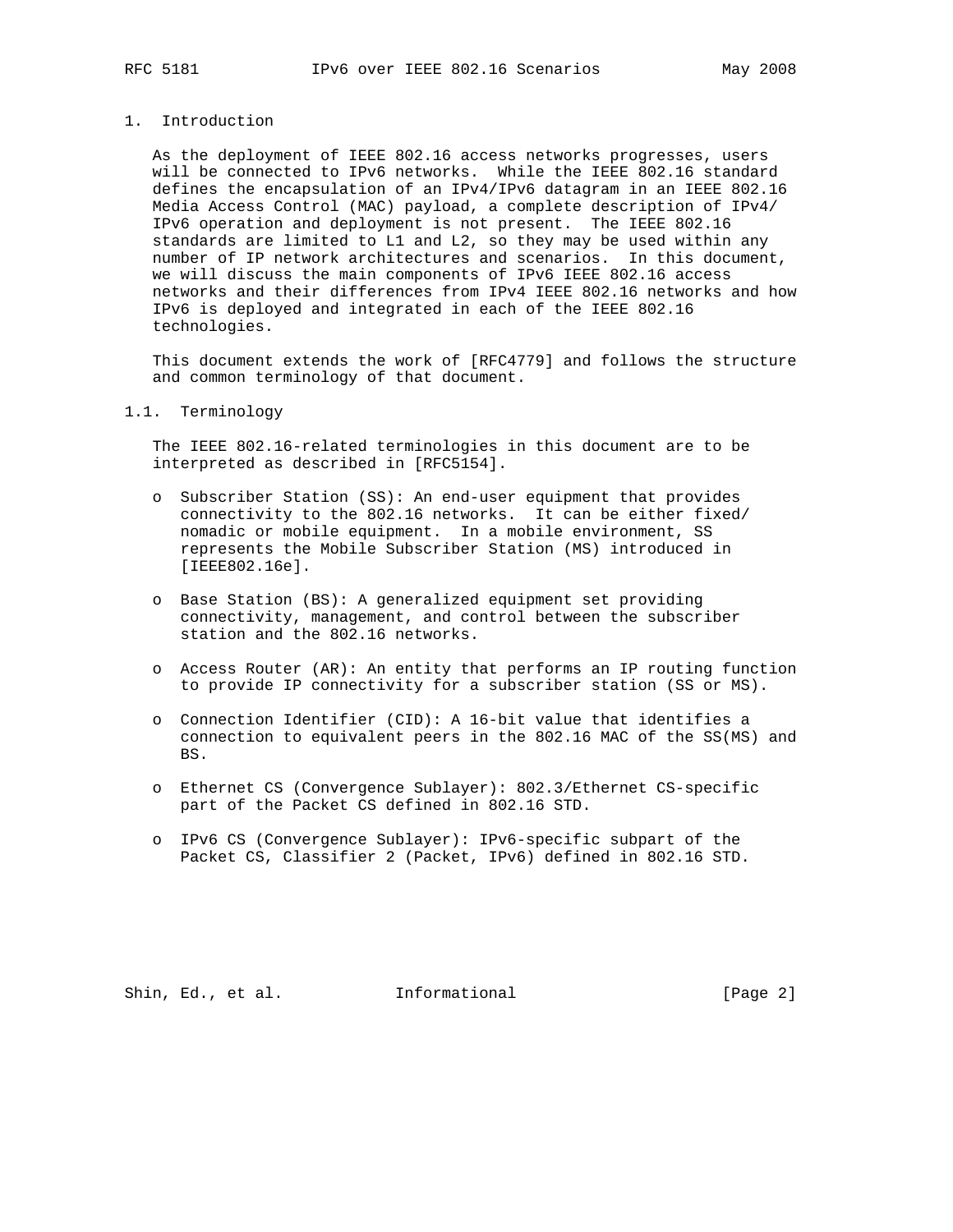# 2. Deploying IPv6 in IEEE 802.16 Networks

2.1. Elements of IEEE 802.16 Networks

 [IEEE802.16e] is an air interface for fixed and mobile broadband wireless access systems. [IEEE802.16] only specifies the convergence sublayers and the ability to transport IP over the air interface. The details of IPv6 (and IPv4) operations over IEEE 802.16 are defined in the 16ng WG. The IPv6 over IPv6 CS definition is already an approved specification [RFC5121]. IP over Ethernet CS in IEEE 802.16 is defined in [IP-ETHERNET].

 Figure 1 illustrates the key elements of typical mobile 802.16 deployments.



Figure 1: Key Elements of IEEE 802.16(e) Networks

# 2.2. Scenarios and IPv6 Deployment

 [IEEE802.16] specifies two modes for sharing the wireless medium: point-to-multipoint (PMP) and mesh (optional). This document only focuses on the PMP mode.

 Some of the factors that hinder deployment of native IPv6 core protocols are already introduced by [RFC5154].

 There are two different deployment scenarios: fixed and mobile access deployment scenarios. A fixed access scenario substitutes for existing wired-based access technologies such as digital subscriber lines (xDSL) and cable networks. This fixed access scenario can provide nomadic access within the radio coverages, which is called the Hot-zone model. A mobile access scenario exists for the new paradigm of transmitting voice, data, and video over mobile networks. This scenario can provide high-speed data rates equivalent to the wire-based Internet as well as mobility functions equivalent to

Shin, Ed., et al. 1nformational [Page 3]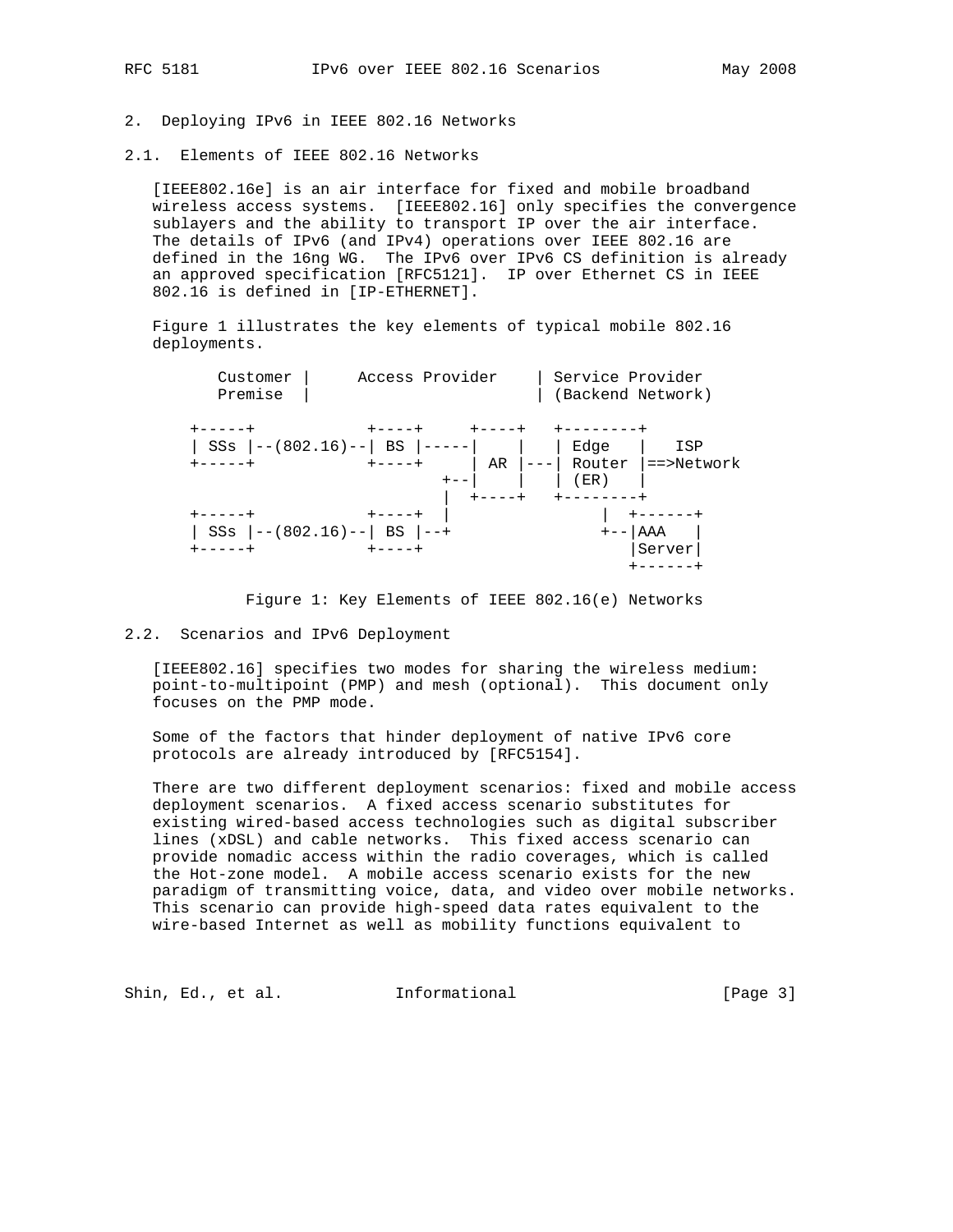cellular systems. There are the different IPv6 impacts on convergence sublayer type, link model, addressing, mobility, etc. between fixed and mobile access deployment scenarios. The details will be discussed below. The mobile access scenario can be classified into two different IPv6 link models: shared IPv6 prefix link model and point-to-point link model.

# 2.2.1. Mobile Access Deployment Scenarios

 Unlike IEEE 802.11, the IEEE 802.16 BS can provide mobility functions and fixed communications. [IEEE802.16e] has been standardized to provide mobility features on IEEE 802.16 environments. IEEE 802.16 BS might be deployed with a proprietary backend managed by an operator.

 There are two possible IPv6 link models for mobile access deployment scenarios: shared IPv6 prefix link model and point-to-point link model [RFC4968]. There is always a default access router in the scenarios. There can exist multiple hosts behind an MS (networks behind an MS may exist). The mobile access deployment models, Mobile WiMax and WiBro, fall within this deployment model.

(1) Shared IPv6 Prefix Link Model

 This link model represents the IEEE 802.16 mobile access network deployment where a subnet consists of only single AR interfaces and multiple MSs. Therefore, all MSs and corresponding AR interfaces share the same IPv6 prefix as shown in Figure 2. The IPv6 prefix will be different from the interface of the AR.



Figure 2: Shared IPv6 Prefix Link Model

Shin, Ed., et al. 1nformational [Page 4]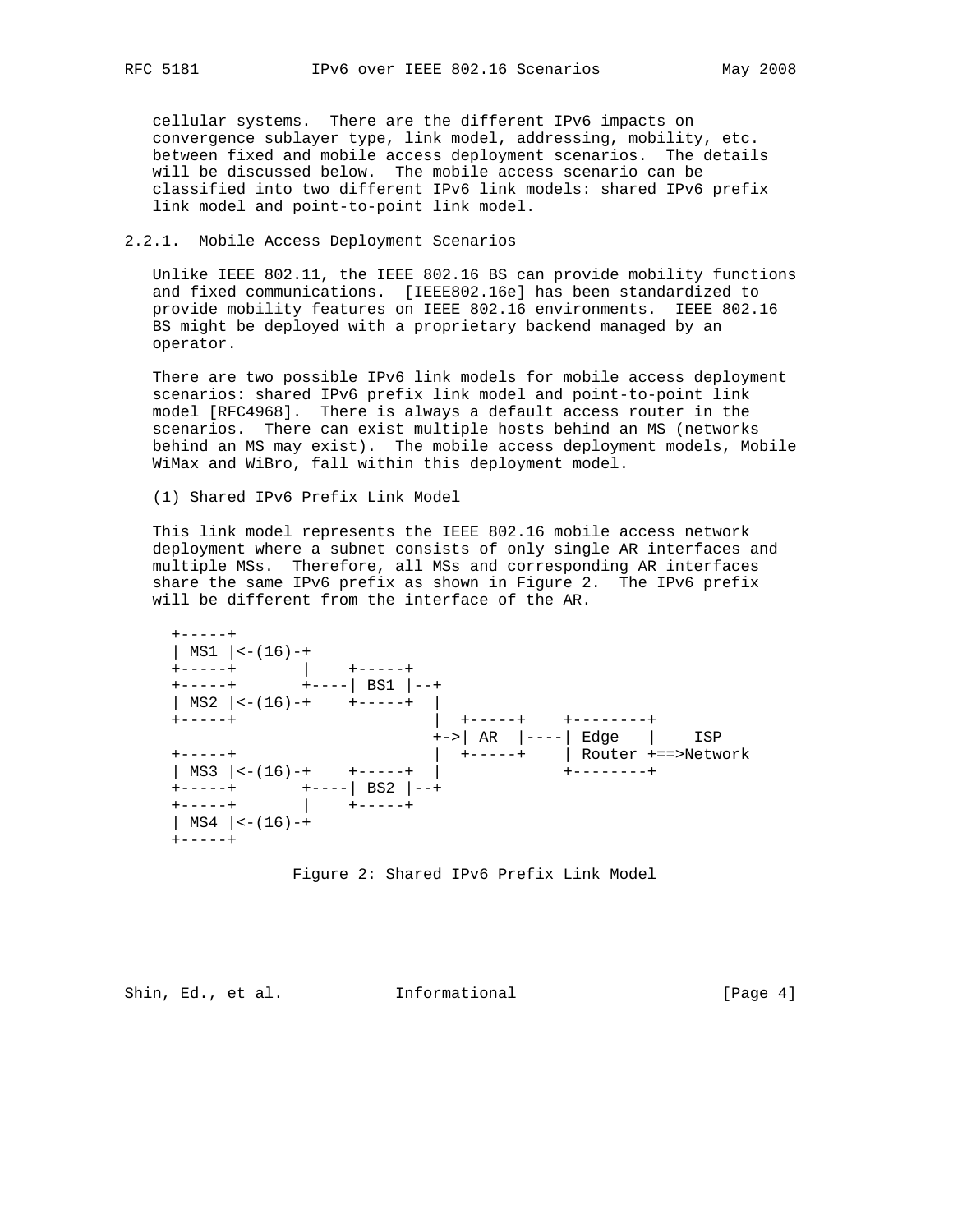# (2) Point-to-Point Link Model

 This link model represents IEEE 802.16 mobile access network deployments where a subnet consists of only a single AR, BS, and MS. That is, each connection to a mobile node is treated as a single link. Each link between the MS and the AR is allocated a separate, unique prefix or a set of unique prefixes by the AR. The point-to point link model follows the recommendations of [RFC3314].



Figure 3: Point-to-Point Link Model

## 2.2.1.1. IPv6-Related Infrastructure Changes

 IPv6 will be deployed in this scenario by upgrading the following devices to dual stack: MS, AR, and ER. In this scenario, IEEE 802.16 BSs have only MAC and PHY (Physical Layer) layers without router functionality and operate as a bridge. The BS should support IPv6 classifiers as specified in [IEEE802.16].

# 2.2.1.2. Addressing

 An IPv6 MS has two possible options to get an IPv6 address. These options will be equally applied to the other scenario below (Section  $2.2.2$ ).

 (1) An IPv6 MS can get the IPv6 address from an access router using stateless auto-configuration. In this case, router discovery and Duplicate Address Detection (DAD) operation should be properly operated over an IEEE 802.16 link.

Shin, Ed., et al. 1nformational 1999 [Page 5]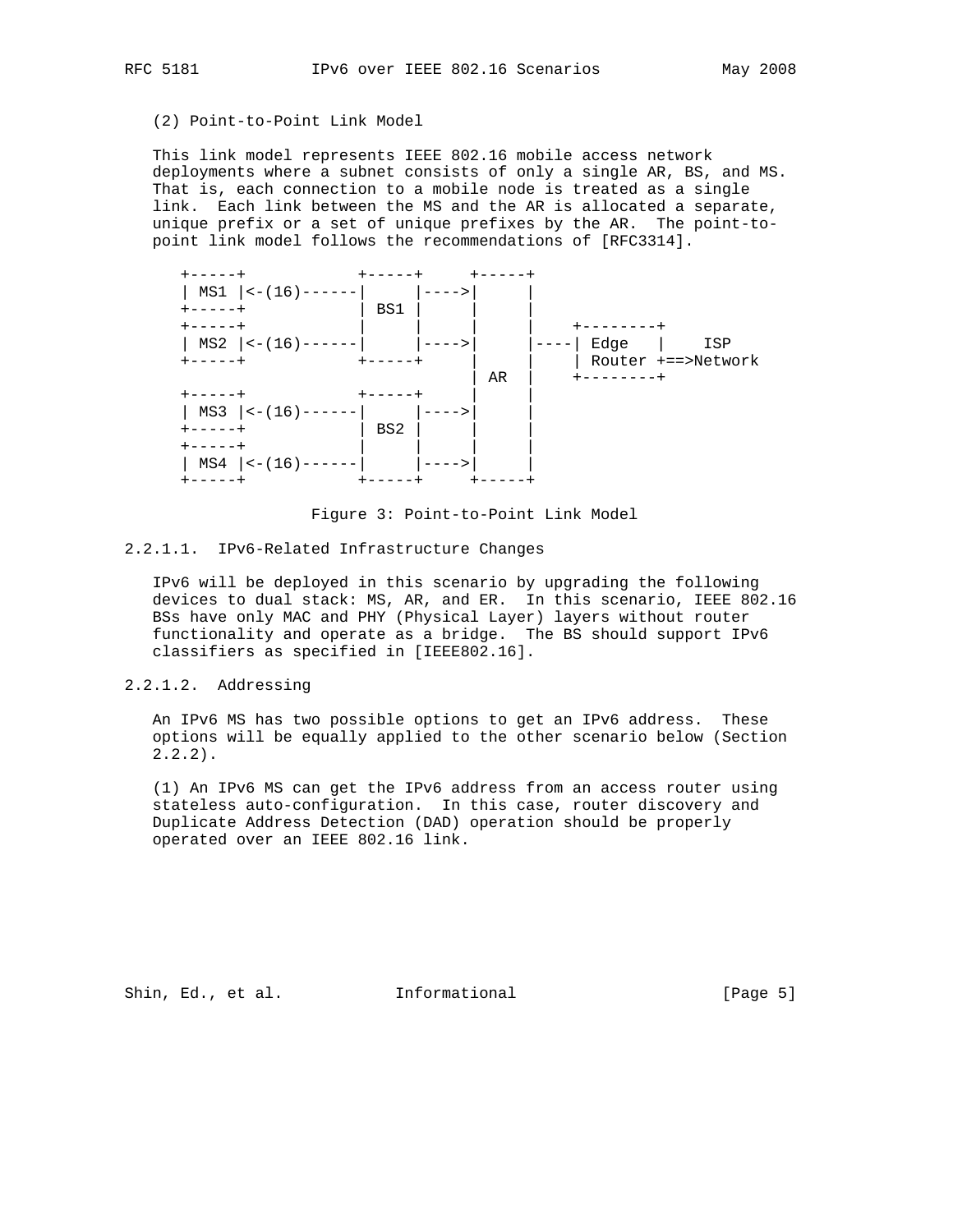(2) An IPv6 MS can use Dynamic Host Configuration Protocol for IPv6 (DHCPv6) to get an IPv6 address from the DHCPv6 server. In this case, the DHCPv6 server would be located in the service provider core network, and the AR should provide a DHCPv6 relay agent. This option is similar to what we do today in case of DHCPv4.

 In this scenario, a router and multiple BSs form an IPv6 subnet, and a single prefix is allocated to all the attached MSs. All MSs attached to the same AR can be on the same IPv6 link.

 As for the prefix assignment, in the case of the shared IPv6 prefix link model, one or more IPv6 prefixes are assigned to the link and are hence shared by all the nodes that are attached to the link. In the point-to-point link model, the AR assigns a unique prefix or a set of unique prefixes for each MS. Prefix delegation can be required if networks exist behind an MS.

# 2.2.1.3. IPv6 Transport

 In an IPv6 subnet, there are always two underlying links: one is the IEEE 802.16 wireless link between the MS and BS, and the other is a wired link between the BS and AR.

 IPv6 packets can be sent and received via the IP-specific part of the packet convergence sublayer. The Packet CS is used for the transport of packet-based protocols, which include Ethernet and Internet Protocol (IPv4 and IPv6). Note that in this scenario, IPv6 CS may be more appropriate than Ethernet CS to transport IPv6 packets, since there is some overhead of Ethernet CS (e.g., Ethernet header) under mobile access environments. However, when PHS (Payload Header Suppression) is deployed, it mitigates this overhead through the compression of packet headers. The details of IPv6 operations over the IP-specific part of the packet CS are defined in [RFC5121].

 Simple or complex network equipment may constitute the underlying wired network between the AR and the ER. If the IP-aware equipment between the AR and the ER does not support IPv6, the service providers can deploy IPv6-in-IPv4 tunneling mechanisms to transport IPv6 packets between the AR and the ER.

 The service providers are deploying tunneling mechanisms to transport IPv6 over their existing IPv4 networks as well as deploying native IPv6 where possible. Native IPv6 should be preferred over tunneling mechanisms as native IPv6 deployment options might be more scalable and provide the required service performance. Tunneling mechanisms should only be used when native IPv6 deployment is not an option. This can be equally applied to other scenarios below (Section 2.2.2).

Shin, Ed., et al. 1nformational [Page 6]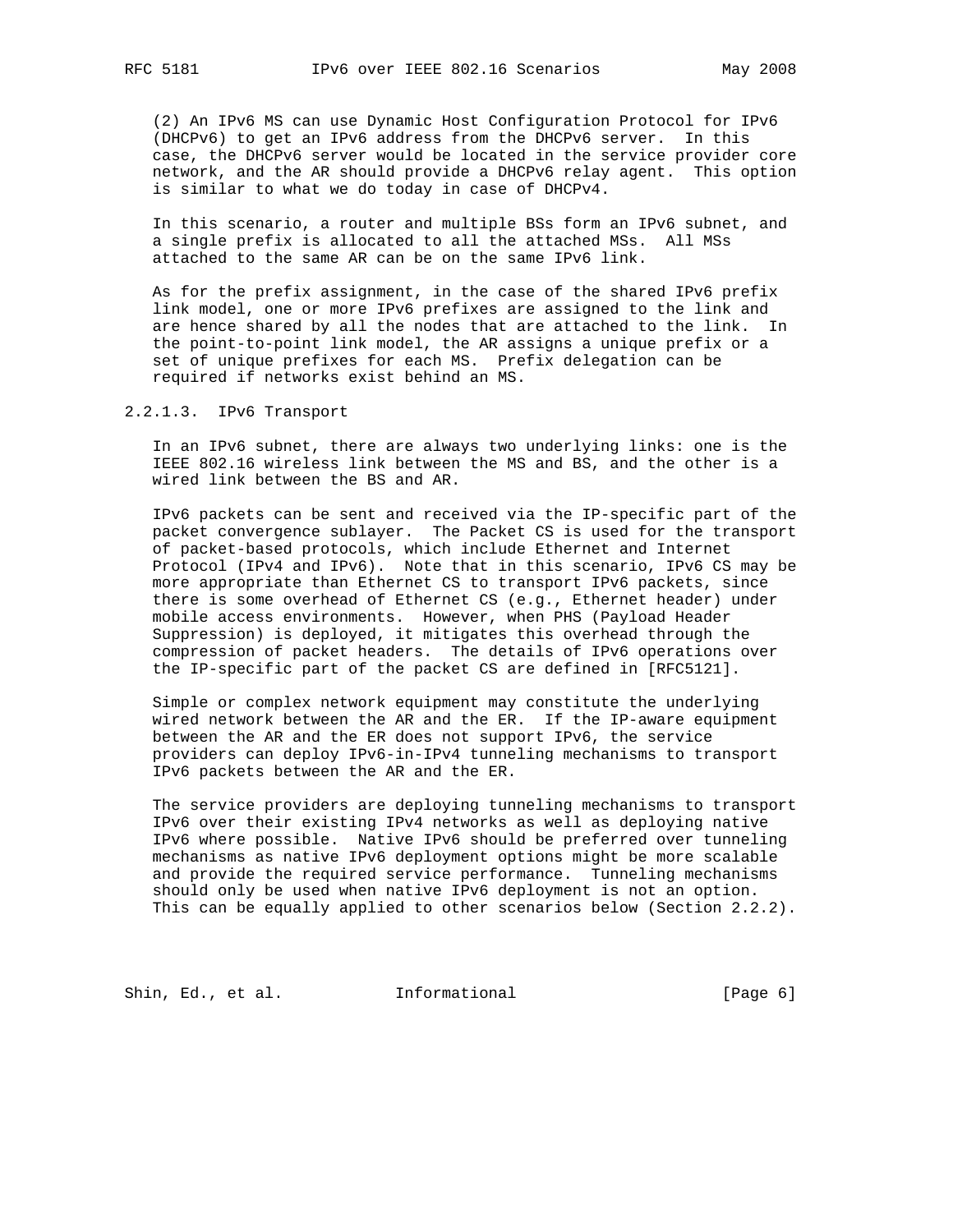# 2.2.1.4. Routing

 In general, the MS is configured with a default route that points to the AR. Therefore, no routing protocols are needed on the MS. The MS just sends to the AR using the default route.

 The AR can configure multiple links to the ER for network reliability. The AR should support IPv6 routing protocols such as OSPFv3 [RFC2740] or Intermediate System to Intermediate System (IS-IS) for IPv6 when connected to the ER with multiple links.

 The ER runs the Interior Gateway Protocol (IGP) such as OSPFv3 or IS-IS for IPv6 in the service provider network. The routing information of the ER can be redistributed to the AR. Prefix summarization should be done at the ER.

# 2.2.1.5. Mobility

 There are two types of handovers for the IEEE 802.16e networks: link layer handover and IP layer handover. In a link layer handover, BSs involved in the handover reside in the same IP subnet. An MS only needs to reestablish a link layer connection with a new BS without changing its IP configuration, such as its IP address, default router, on-link prefix, etc. The link layer handover in IEEE 802.16e is by nature a hard handover since the MS has to cut off the connection with the current BS at the beginning of the handover process and cannot resume communication with the new BS until the handover completes [IEEE802.16e]. In an IP layer handover, the BSs involved reside in different IP subnets, or in different networks. Thus, in an IP layer handover, an MS needs to establish both a new link layer connection, as in a link layer handover, and a new IP configuration to maintain connectivity.

 IP layer handover for MSs is handled by Mobile IPv6 [RFC3775]. Mobile IPv6 defines that movement detection uses Neighbor Unreachability Detection to detect when the default router is no longer bidirectionally reachable, in which case the mobile node must discover a new default router. Periodic Router Advertisements for reachability and movement detection may be unnecessary because the IEEE 802.16 MAC provides the reachability by its ranging procedure and the movement detection by the Handoff procedure.

 Mobile IPv6 alone will not solve the handover latency problem for the IEEE 802.16e networks. To reduce or eliminate packet loss and to reduce the handover delay in Mobile IPv6, therefore, Fast Handover for Mobile IPv6 (FMIPv6) [RFC4068] can be deployed together with MIPv6. To perform predictive packet forwarding, the FMIPv6's IP layer assumes the presence of handover-related triggers delivered by

Shin, Ed., et al. 1nformational 1999 [Page 7]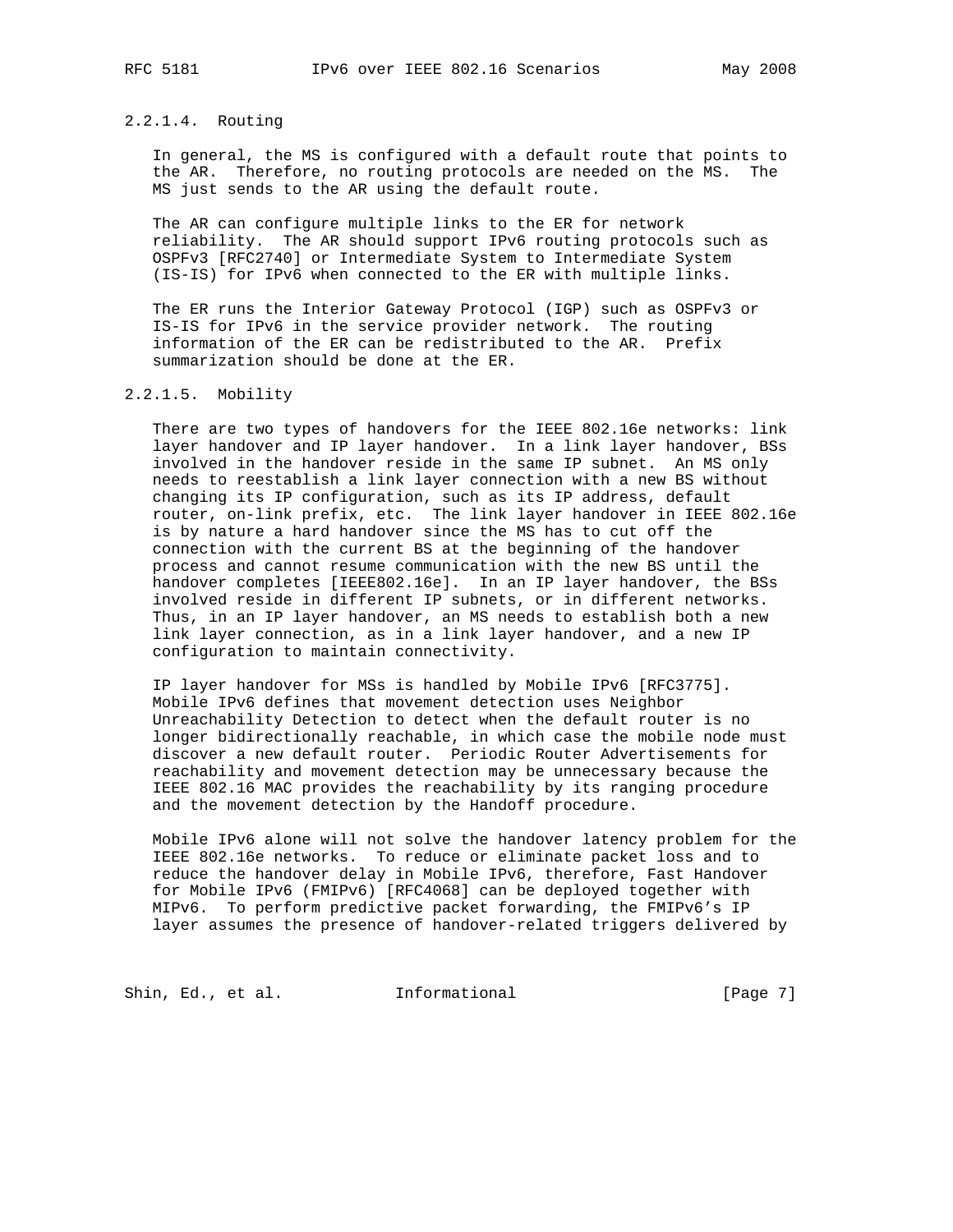the IEEE 802.16 MAC layers. Thus, there is a need for cross-layering design to support proper behavior of the FMIPv6 solution. This issue is also discussed in [MIPSHOP-FH80216E].

 Also, [IEEE802.16g] defines L2 triggers for link status such as link-up, link-down, and handoff-start. These L2 triggers may make the Mobile IPv6 or FMIPv6 procedure more efficient and faster.

 In addition, due to the problems caused by the existence of multiple convergence sublayers [RFC4840], the mobile access scenarios need solutions about how roaming will work when forced to move from one CS to another (e.g., IPv6 CS to Ethernet CS). Note that, at this phase, this issue is the out of scope of this document.

# 2.2.2. Fixed/Nomadic Deployment Scenarios

 The IEEE 802.16 access networks can provide plain Ethernet end-to-end connectivity. This scenario represents a deployment model using Ethernet CS. A wireless DSL deployment model is an example of a fixed/nomadic IPv6 deployment of IEEE 802.16. Many wireless Internet service providers (wireless ISPs) have planned to use IEEE 802.16 for the purpose of high-quality broadband wireless services. A company can use IEEE 802.16 to build up a mobile office. Wireless Internet spreading through a campus or a cafe can also be implemented with it.



#### Figure 4: Fixed/Nomadic Deployment Scenario

 This scenario also represents IEEE 802.16 network deployment where a subnet consists of multiple MSs and multiple interfaces of the multiple BSs. Multiple access routers can exist. There exist multiple hosts behind an SS (networks behind an SS may exist). When 802.16 access networks are widely deployed as in a Wireless Local Area Network (WLAN), this case should also be considered. The Hot zone deployment model falls within this case.

Shin, Ed., et al. 1nformational [Page 8]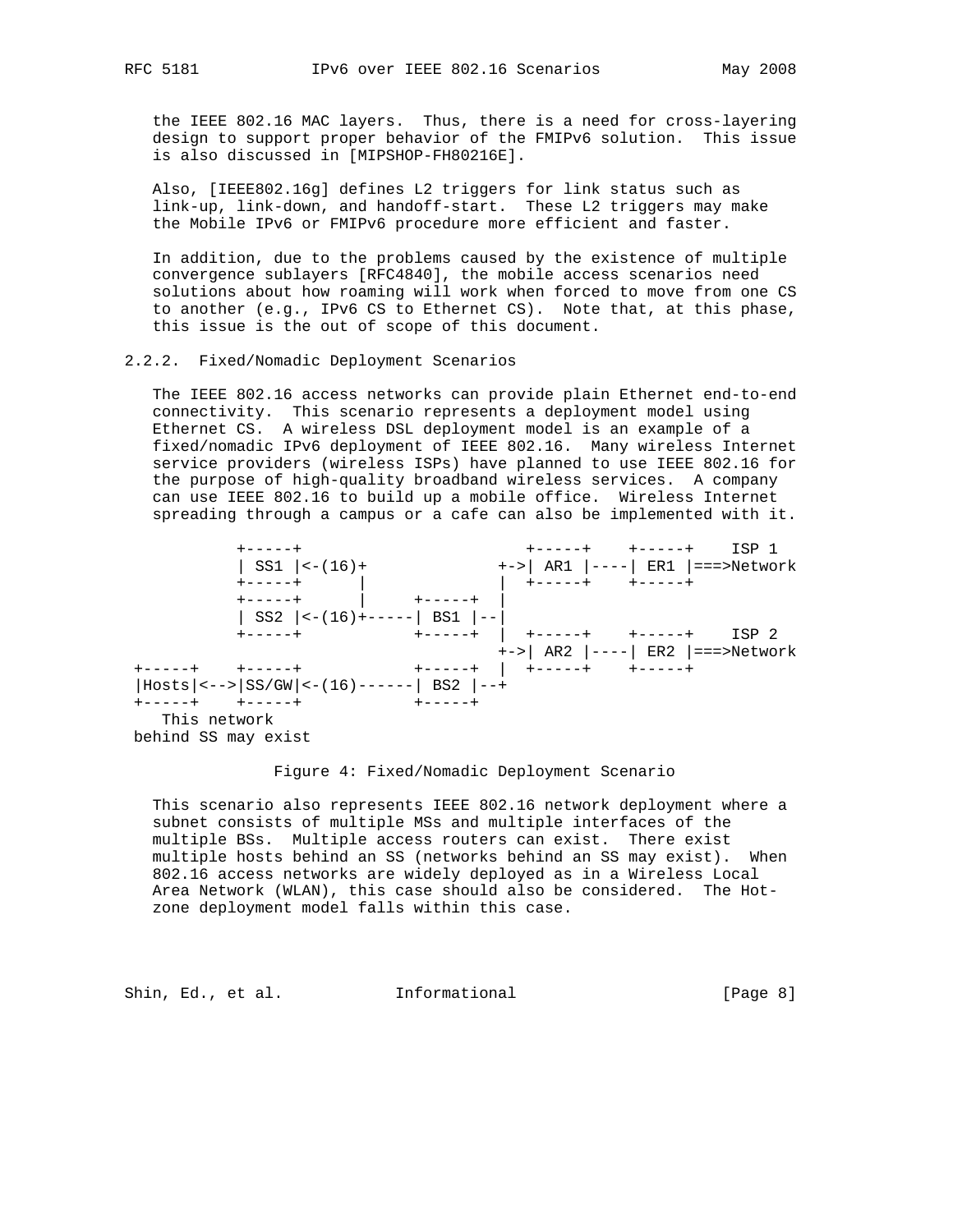While Figure 4 illustrates a generic deployment scenario, the following, Figure 5, shows in more detail how an existing DSL ISP would integrate the 802.16 access network into its existing infrastructure.



Figure 5: Integration of 802.16 Access into the DSL Infrastructure

 In this approach, the 802.16 BS is acting as a DSLAM (Digital Subscriber Line Access Multiplexer). On the network side, the BS is connected to an Ethernet bridge, which can be separate equipment or integrated into the BRAS (Broadband Remote Access Server).

# 2.2.2.1. IPv6-Related Infrastructure Changes

 IPv6 will be deployed in this scenario by upgrading the following devices to dual stack: MS, AR, ER, and the Ethernet bridge. The BS should support IPv6 classifiers as specified in [IEEE802.16].

 The BRAS in Figure 5 is providing the functionality of the AR. An Ethernet bridge is necessary for protecting the BRAS from 802.16 link layer peculiarities. The Ethernet bridge relays all traffic received through the BS to its network side port(s) connected to the BRAS. Any traffic received from the BRAS is relayed to the appropriate BS. Since the 802.16 MAC layer has no native support for multicast (and broadcast) in the uplink direction, the Ethernet bridge will implement multicast (and broadcast) by relaying the multicast frame received from the MS to all of its ports. The Ethernet bridge may also provide some IPv6-specific functions to increase link efficiency of the 802.16 radio link (see Section 2.2.2.3).

Shin, Ed., et al. Informational [Page 9]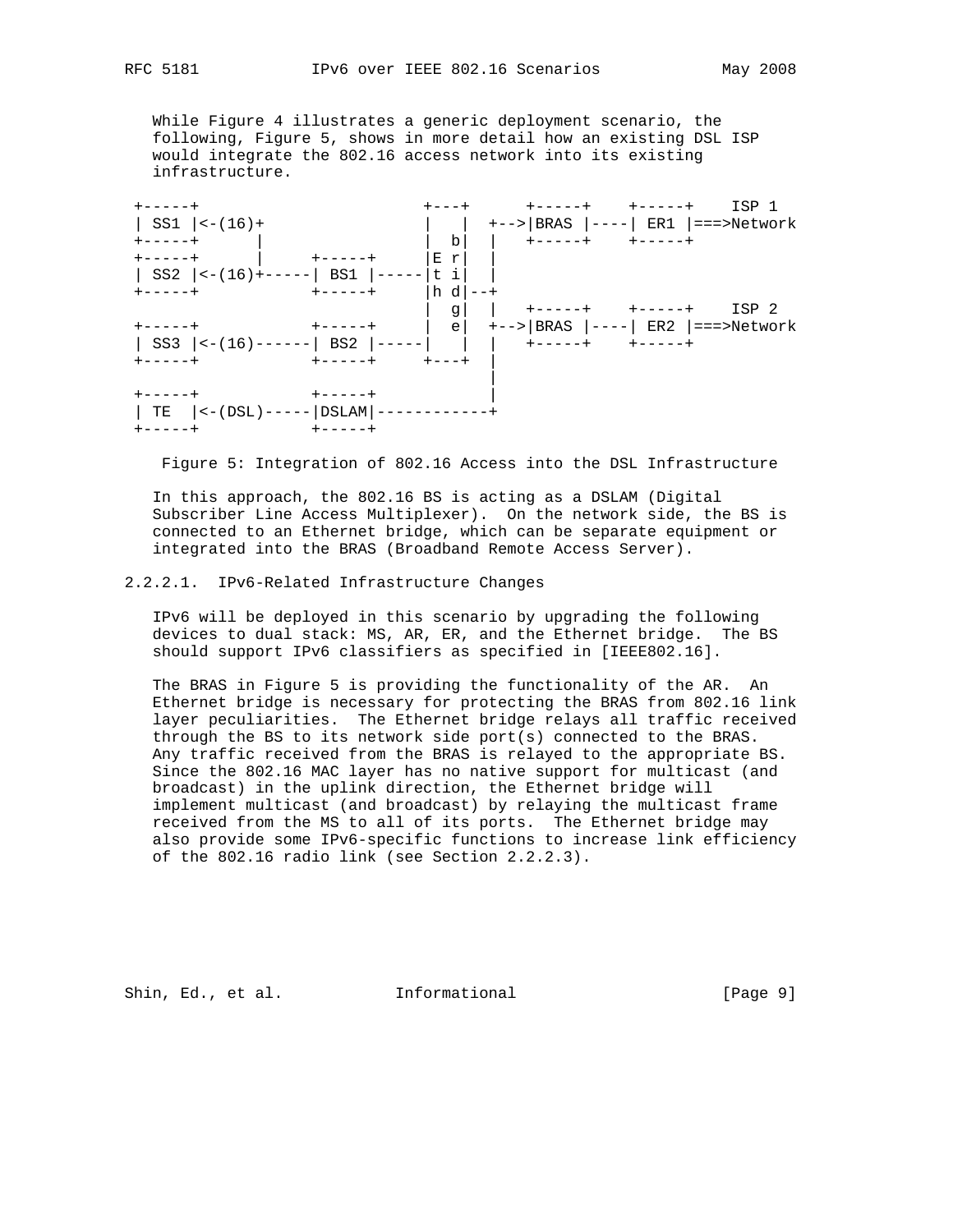# 2.2.2.2. Addressing

 One or more IPv6 prefixes can be shared to all the attached MSs. Prefix delegation can be required if networks exist behind the SS.

# 2.2.2.3. IPv6 Transport

 Transmission of IPv6 over Ethernet CS follows [RFC2464] and does not introduce any changes to [RFC4861] and [RFC4862]. However, there are a few considerations in the viewpoint of operation, such as preventing periodic router advertisement messages from an access router and broadcast transmission, deciding path MTU size, and so on. The details about the considerations are described in [IP-ETHERNET].

# 2.2.2.4. Routing

 In this scenario, IPv6 multi-homing considerations exist. For example, if there exist two routers to support MSs, a default router must be selected.

 The Edge Router runs the IGP used in the SP network such as OSPFv3 [RFC2740] or IS-IS for IPv6. The connected prefixes have to be redistributed. Prefix summarization should be done at the Edge Router.

# 2.2.2.5. Mobility

 No mobility functions of Layer 2 and Layer 3 are supported in the fixed access scenario. Like WLAN technology, however, nomadicity can be supported in the radio coverage without any mobility protocol. So, a user can access Internet nomadically in the coverage.

 Sometimes, service users can demand IP session continuity or home address reusability even in the nomadic environment. In that case, Mobile IPv6 [RFC3775] may be used in this scenario even in the absence of Layer 2's mobility support.

# 2.3. IPv6 Multicast

 [IP-ETHERNET] realizes IPv6 multicast support by Internet Group Management Protocol/Multicast Listener Discovery (IGMP/MLD) proxying [RFC4605] and IGMP/MLD snooping [RFC4541]. Additionally, it may be possible to efficiently implement multicast packet transmission among the multicast subscribers by means of IEEE 802.16 Multicast CIDs. However, such a protocol is not yet available and under development in WiMAX Forum.

Shin, Ed., et al. Informational [Page 10]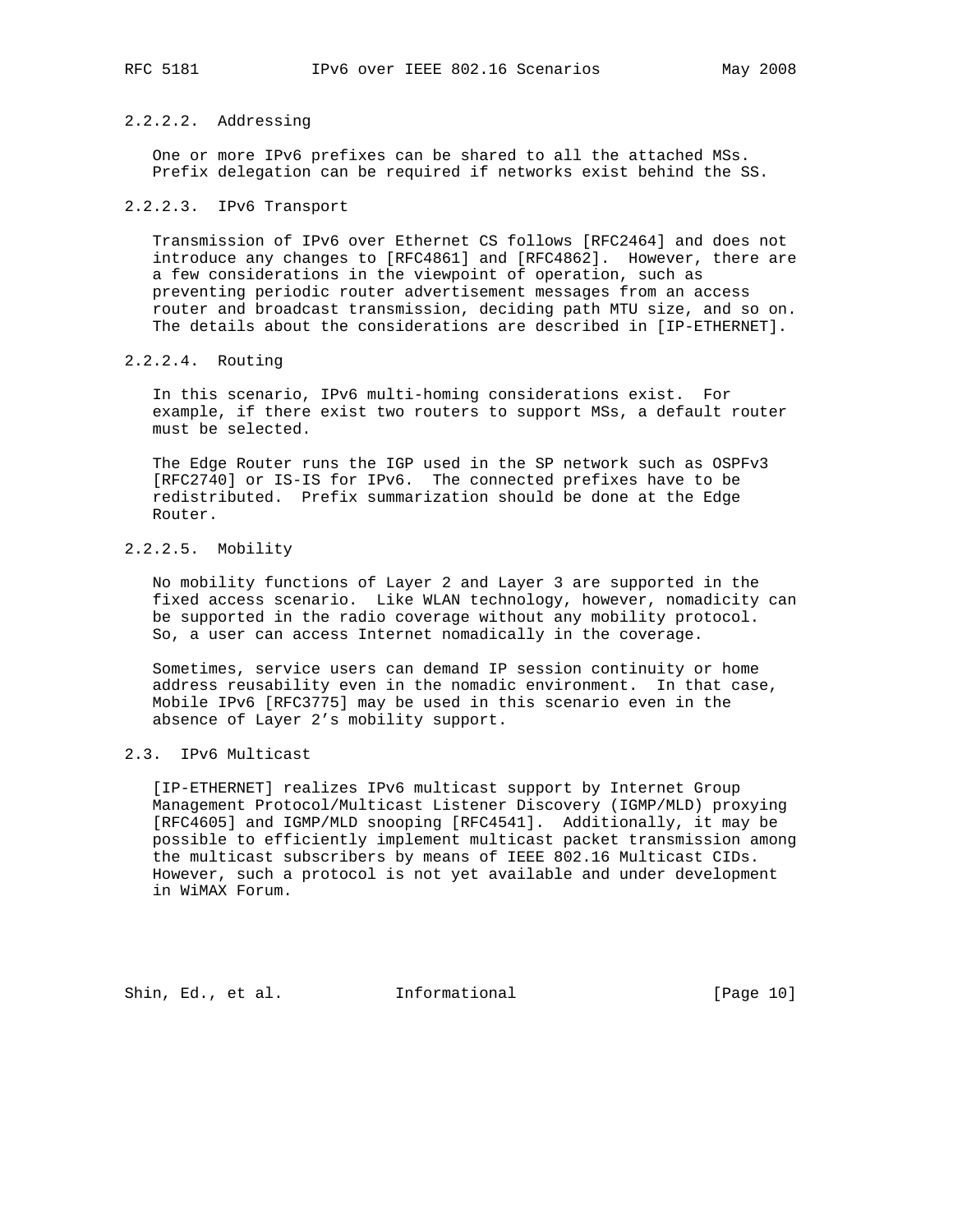# 2.4. IPv6 QoS

 In IEEE 802.16 networks, a connection is unidirectional and has a Quality of Service (QoS) specification. Each connection is associated with a single data service flow, and each service flow is associated with a set of QoS parameters in [IEEE802.16]. The QoS related parameters are managed using the Dynamic Service Addition (DSA) and Dynamic Service Change (DSC) MAC management messages specified in [IEEE802.16]. The [IEEE802.16] provides QoS differentiation for the different types of applications by five scheduling services. Four scheduling services are defined in 802.16: Unsolicited Grant Service (UGS), real-time Polling Service (rtPS), non-real-time Polling Service (nrtPS), and Best Effort (BE). A fifth scheduling service is Extended Real-time Polling Service (ertPS), defined in [IEEE802.16e]. It is required to define IP layer quality of service mapping to MAC layer QoS types [IEEE802.16], [IEEE802.16e].

# 2.5. IPv6 Security

 When initiating the connection, an MS is authenticated by the Authentication, Authorization, and Accounting (AAA) server located at its service provider network. To achieve that, the MS and the BS use Privacy Key Management [IEEE802.16],[IEEE802.16e], while the BS communicates with the AAA server using a AAA protocol. Once the MS is authenticated with the AAA server, it can associate successfully with the BS and acquire an IPv6 address through stateless auto configuration or DHCPv6. Note that the initiation and authentication process is the same as the one used in IPv4.

# 2.6. IPv6 Network Management

 [IEEE802.16f] includes the management information base for IEEE 802.16 networks. For IPv6 network management, the necessary instrumentation (such as MIBs, NetFlow Records, etc.) should be available.

 Upon entering the network, an MS is assigned three management connections in each direction. These three connections reflect the three different QoS requirements used by different management levels. The first of these is the basic connection, which is used for the transfer of short, time-critical MAC management messages and radio link control (RLC) messages. The primary management connection is used to transfer longer, more delay-tolerant messages such as those used for authentication and connection setup. The secondary management connection is used for the transfer of standards-based

Shin, Ed., et al. Informational [Page 11]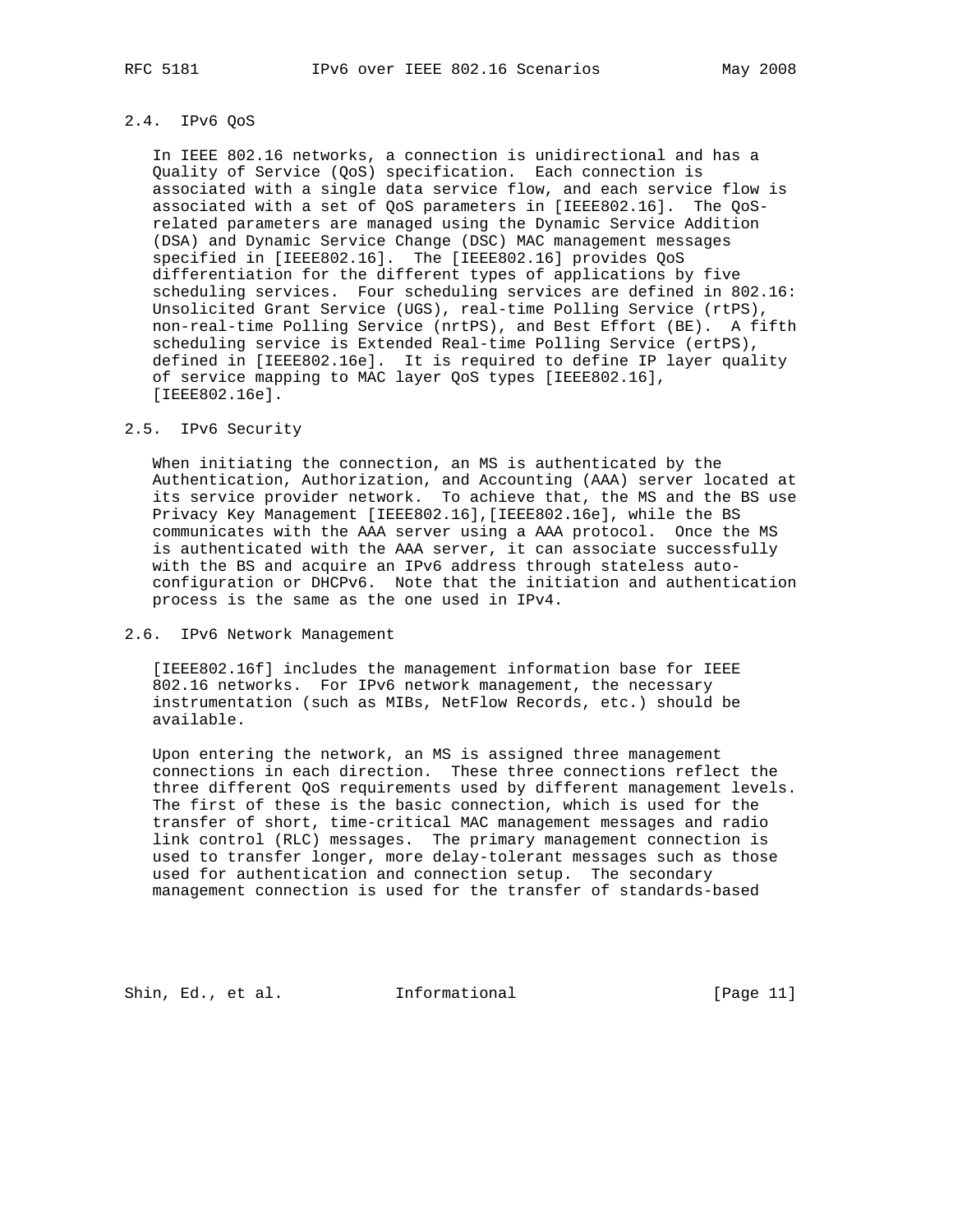management messages such as Dynamic Host Configuration Protocol (DHCP), Trivial File Transfer Protocol (TFTP), and Simple Network Management Protocol (SNMP).

 IPv6-based IEEE 802.16 networks can be managed by IPv4 or IPv6 when network elements are implemented dual stack. SNMP messages can be carried by either IPv4 or IPv6.

3. Security Considerations

 This document provides a detailed description of various IPv6 deployment scenarios and link models for IEEE 802.16-based networks, and as such does not introduce any new security threats. No matter what the scenario applied is, the networks should employ the same link layer security mechanisms defined in [IEEE802.16e] and IPv6 transition security considerations defined in [RFC4942]. However, as already described in [RFC4968], a shared prefix model-based mobile access deployment scenario may have security implications for protocols that are designed to work within the scope. This is the concern for a shared prefix link model wherein private resources cannot be put onto a public 802.16-based network. This may restrict the usage of a shared prefix model to enterprise environments.

4. Acknowledgements

 This work extends v6ops work on [RFC4779]. We thank all the authors of the document. Special thanks are due to Maximilian Riegel, Jonne Soininen, Brian E. Carpenter, Jim Bound, David Johnston, Basavaraj Patil, Byoung-Jo Kim, Eric Klein, Bruno Sousa, Jung-Mo Moon, Sangjin Jeong, and Jinhyeock Choi for extensive review of this document. We acknowledge Dominik Kaspar for proofreading the document.

- 5. References
- 5.1. Normative References

| [RFC4861] | Narten, T., Nordmark, E., Simpson, W., and H. |
|-----------|-----------------------------------------------|
|           | Soliman, "Neighbor Discovery for IP version 6 |
|           | (IPv6)", RFC 4861, September 2007.            |
| [RFC4862] | Thomson, S., Narten, T., and T. Jinmei, "IPv6 |

 Stateless Address Autoconfiguration", RFC 4862, September 2007.

Shin, Ed., et al. Informational [Page 12]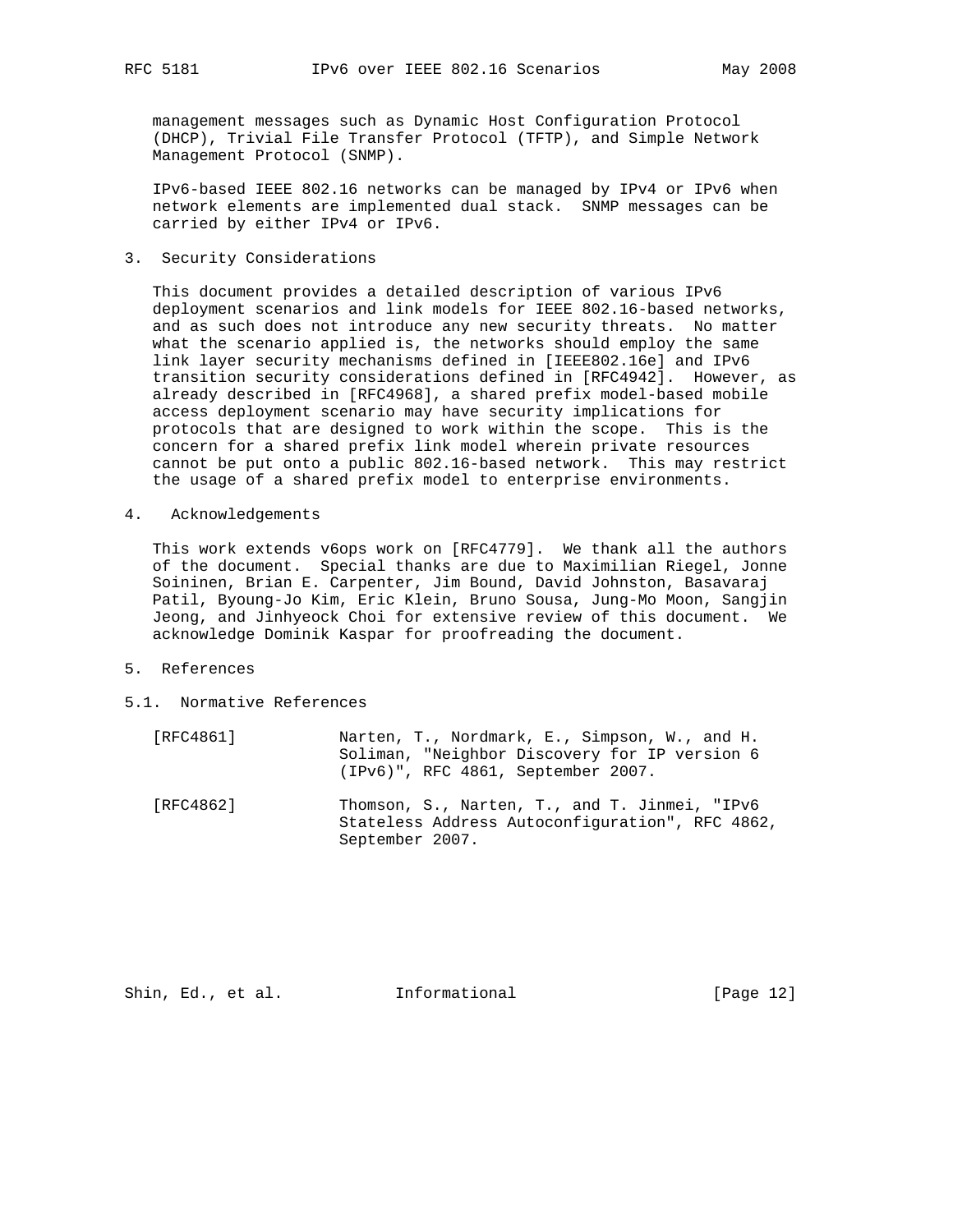- 5.2. Informative References
	- [IEEE802.16] "IEEE 802.16-2004, IEEE Standard for Local and Metropolitan Area Networks, Part 16: Air Interface for Fixed Broadband Wireless Access Systems", October 2004.
	- [IEEE802.16e] "IEEE Standard for Local and Metropolitan Area Networks Part 16: Air Interface for Fixed and Mobile Broadband Wireless Access Systems Amendment 2: Physical and Medium Access Control Layers for Combined Fixed and Mobile Operation in Licensed Bands and Corrigendum 1", February 2006.
	- [IEEE802.16f] "Amendment to IEEE Standard for Local and Metropolitan Area Networks, Part 16: Air Interface for Fixed Broadband Wireless Access Systems - Management Information Base", December 2005.
	- [IEEE802.16g] "Draft Amendment to IEEE Standard for Local and Metropolitan Area Networks, Part 16: Air Interface for Fixed Broadband Wireless Access Systems - Management Plane Procedures and Services", January 2007.
	- [IP-ETHERNET] Jeon, H., Riegel, M., and S. Jeong, "Transmission of IP over Ethernet over IEEE 802.16 Networks", Work in Progress, April 2008.
	- [MIPSHOP-FH80216E] Jang, H., Jee, J., Han, Y., Park, S., and J. Cha, "Mobile IPv6 Fast Handovers over IEEE 802.16e Networks", Work in Progress, March 2008.
	- [RFC2464] Crawford, M., "Transmission of IPv6 Packets over Ethernet Networks", RFC 2464, December 1998.
	- [RFC2740] Coltun, R., Ferguson, D., and J. Moy, "OSPF for IPv6", RFC 2740, December 1999.
	- [RFC3314] Wasserman, M., "Recommendations for IPv6 in Third Generation Partnership Project (3GPP) Standards", RFC 3314, September 2002.
	- [RFC3775] Johnson, D., Perkins, C., and J. Arkko, "Mobility Support in IPv6", RFC 3775, June 2004.

| [Page 13]<br>Shin, Ed., et al.<br>Informational |  |  |
|-------------------------------------------------|--|--|
|-------------------------------------------------|--|--|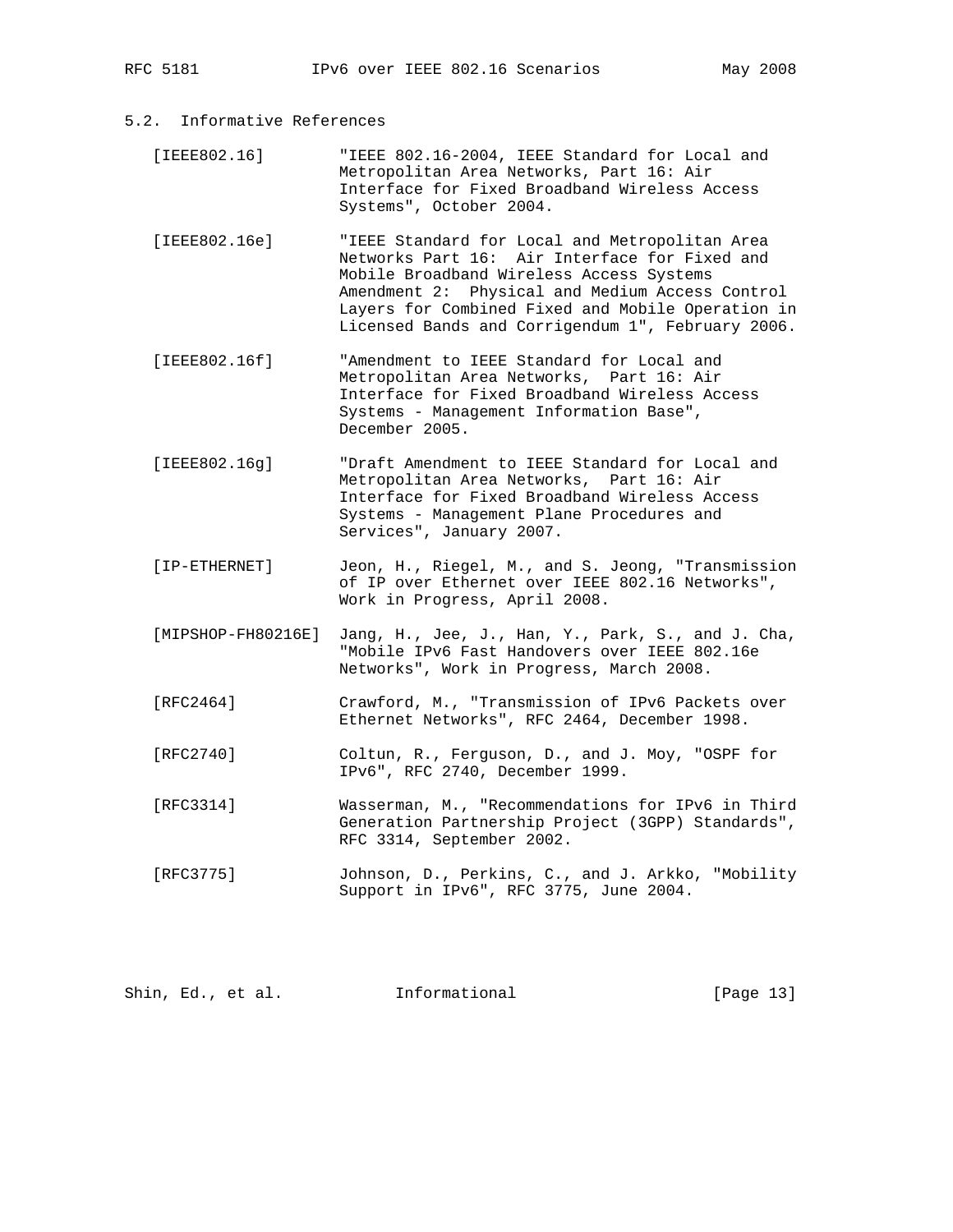| RFC 5181  | IPv6 over IEEE 802.16 Scenarios<br>May 2008                                                                                                                                                                             |
|-----------|-------------------------------------------------------------------------------------------------------------------------------------------------------------------------------------------------------------------------|
| [RFC4068] | Koodli, R., "Fast Handovers for Mobile IPv6",<br>RFC 4068, July 2005.                                                                                                                                                   |
| [RFC4541] | Christensen, M., Kimball, K., and F. Solensky,<br>"Considerations for Internet Group Management<br>Protocol (IGMP) and Multicast Listener Discovery<br>(MLD) Snooping Switches", RFC 4541, May 2006.                    |
| [RFC4605] | Fenner, B., He, H., Haberman, B., and H. Sandick,<br>"Internet Group Management Protocol (IGMP) /<br>Multicast Listener Discovery (MLD)-Based<br>Multicast Forwarding ("IGMP/MLD Proxying")",<br>RFC 4605, August 2006. |
| [RFC4779] | Asadullah, S., Ahmed, A., Popoviciu, C., Savola,<br>P., and J. Palet, "ISP IPv6 Deployment Scenarios<br>in Broadband Access Networks", RFC 4779,<br>January 2007.                                                       |
| [RFC4840] | Aboba, B., Davies, E., and D. Thaler, "Multiple<br>Encapsulation Methods Considered Harmful",<br>RFC 4840, April 2007.                                                                                                  |
| [RFC4942] | Davies, E., Krishnan, S., and P. Savola, "IPv6<br>Transition/Co-existence Security Considerations",<br>RFC 4942, September 2007.                                                                                        |
| [RFC4968] | Madanapalli, S., "Analysis of IPv6 Link Models<br>for 802.16 Based Networks", RFC 4968,<br>August 2007.                                                                                                                 |
| [RFC5121] | Patil, B., Xia, F., Sarikaya, B., Choi, JH., and<br>S. Madanapalli, "Transmission of IPv6 via the<br>IPv6 Convergence Sublayer over IEEE 802.16<br>Networks", RFC 5121, February 2008.                                  |
| [RFC5154] | Jee, J., Madanapalli, S., and J. Mandin, "IP over<br>IEEE 802.16 Problem Statement and Goals",<br>RFC 5154, April 2008.                                                                                                 |
|           |                                                                                                                                                                                                                         |

Shin, Ed., et al. 1nformational [Page 14]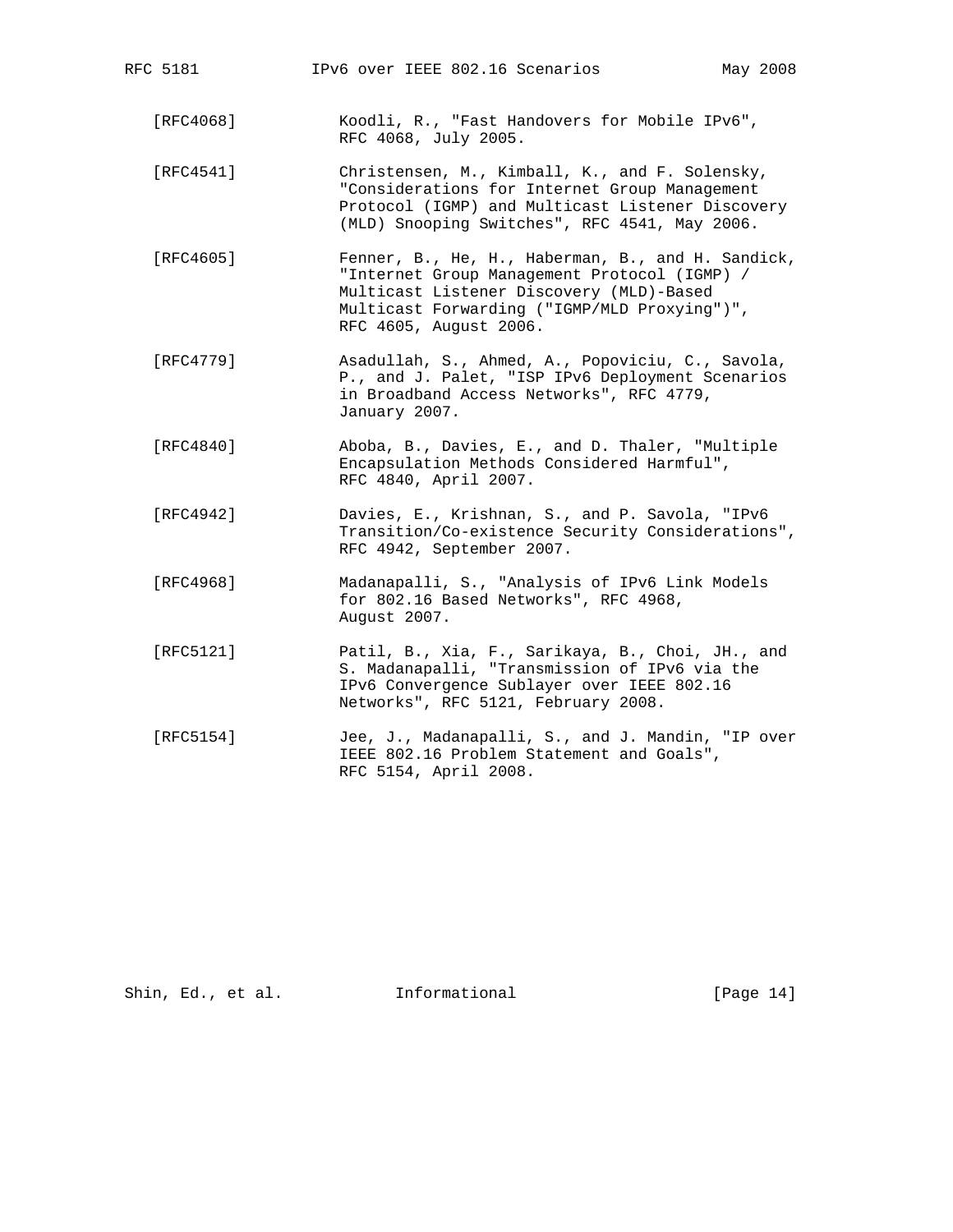Authors' Addresses Myung-Ki Shin ETRI 161 Gajeong-dong Yuseng-gu Daejeon, 305-350 Korea Phone: +82 42 860 4847 EMail: myungki.shin@gmail.com Youn-Hee Han KUT Gajeon-Ri 307 Byeongcheon-Myeon Cheonan-Si Chungnam Province, 330-708 Korea EMail: yhhan@kut.ac.kr Sang-Eon Kim KT 17 Woomyeon-dong, Seocho-gu Seoul, 137-791 Korea EMail: sekim@kt.com Domagoj Premec Siemens Mobile Heinzelova 70a 10010 Zagreb Croatia EMail: domagoj.premec@siemens.com

Shin, Ed., et al. Informational [Page 15]